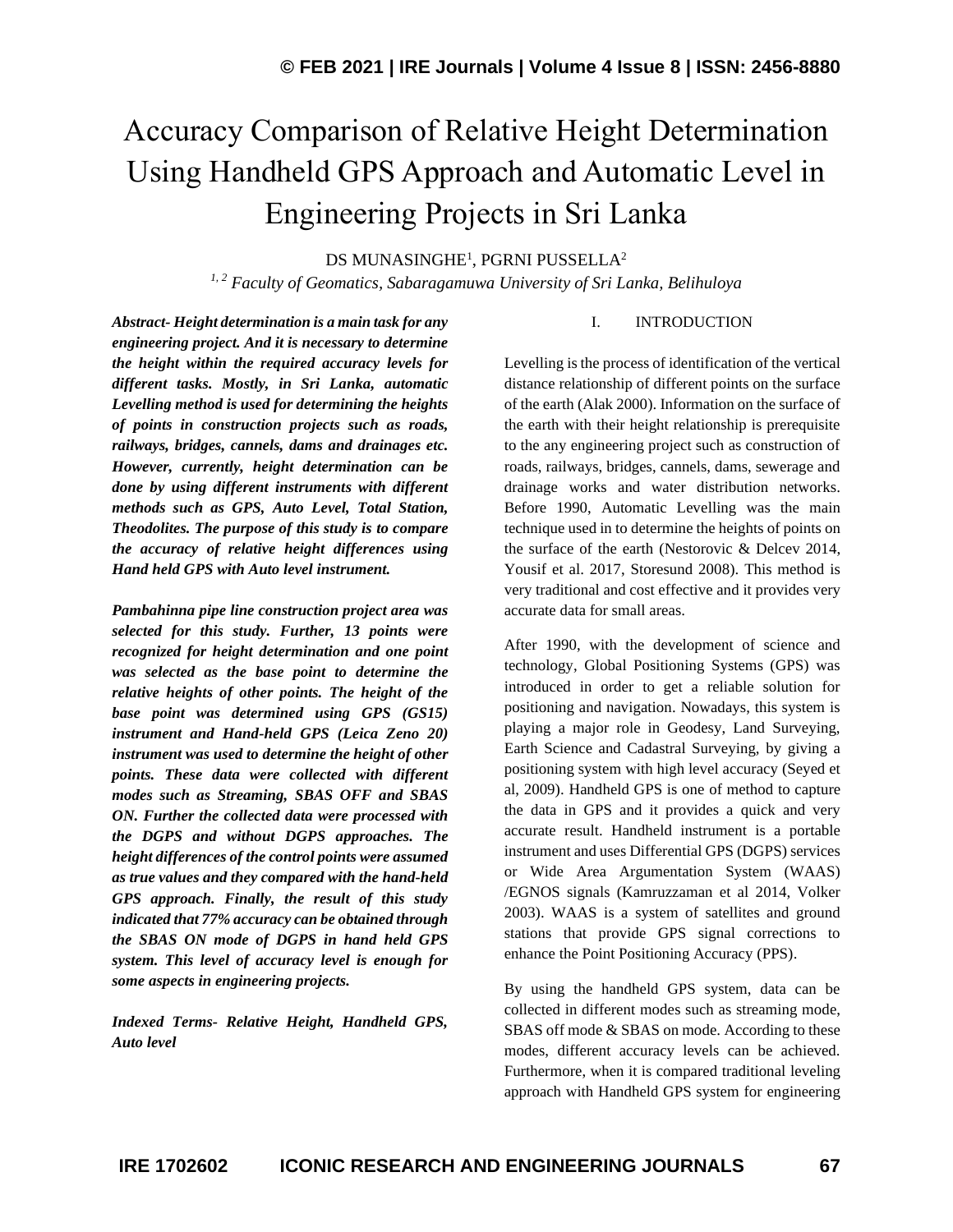projects, Handheld GPS system saves the entire cost of the project by 50 % through the minimization of working staff and time savings. However, each system has its own advantages and disadvantage thus the purpose of this study is to compare the levels of accuracies of Handheld GPS height component with trusted precise data which were obtained through conventional automatic leveling process for the installation of a pipeline. Generally, water supply projects are very complicated with the objective of gathering water, storing and distribution among the people as a continuous supply. To fulfill these multi purposes, it is very important to have a plan based on correct data with 1m level accuracy.

### II. STUDY AREA



Figure 01: Study Area

Hirikatu Oya water supply project was chosen as the study area which is located closer to Samanala wewa Reservior in Belihuloya, Rathnapura District in Sri Lanka. As shown in figure 01, 14 points were selected along the pipe line including base point (NSG 01). Those points were established by water project with available height data collected by Automatic Leveling process.

## III. AUTOMATIC LEVELING PROCESS AND HAND-HELD GPS

In leveling, the difference of height between two points is determined by differences of readings of the leveling staff placed on those points. An automatic level is consisted with a telescope fitted with cross hairs, rotating around a vertical axis, with a very sensitive spirit level or other device fixed to it that enables the line of sight to become horizontal. The reading on a graduated vertical leveling staff is measured through the telescope. If the leveling staff is placed on successive ground points, and the telescope is truly leveled, the difference between the readings at the cross hairs will equal to the height difference between those two points (Figure 02). By moving the level and the leveling staff along a path and repeating the measurement procedure, differences in heights of various points can be measured (Alak 2000, Storesund 2008).



Figure 02: Basic Concept of Leveling

Introduced in the late 1990s, handheld GPS has many features, including navigation assistance and survey data (Jayathissa et al 2008). For some models, features may also include information about geographic locations, such as national and historical landmarks. This device is often used by outdoor activity enthusiasts to determine the position of coordinates (X, Y and Z) of a particular location. A Satellite-Based Augmentation System (SBAS) is a large-scale differential augmentation system. A network of ground stations at known locations is deployed over the SBAS service area to monitor the satellite constellation ranging signals. The SBAS collects and processes all input data provided by the station network to calculate and to provide corrections to the original primary constellation navigation information (satellite orbit errors, ionospheric errors) and their information integrity limits information about one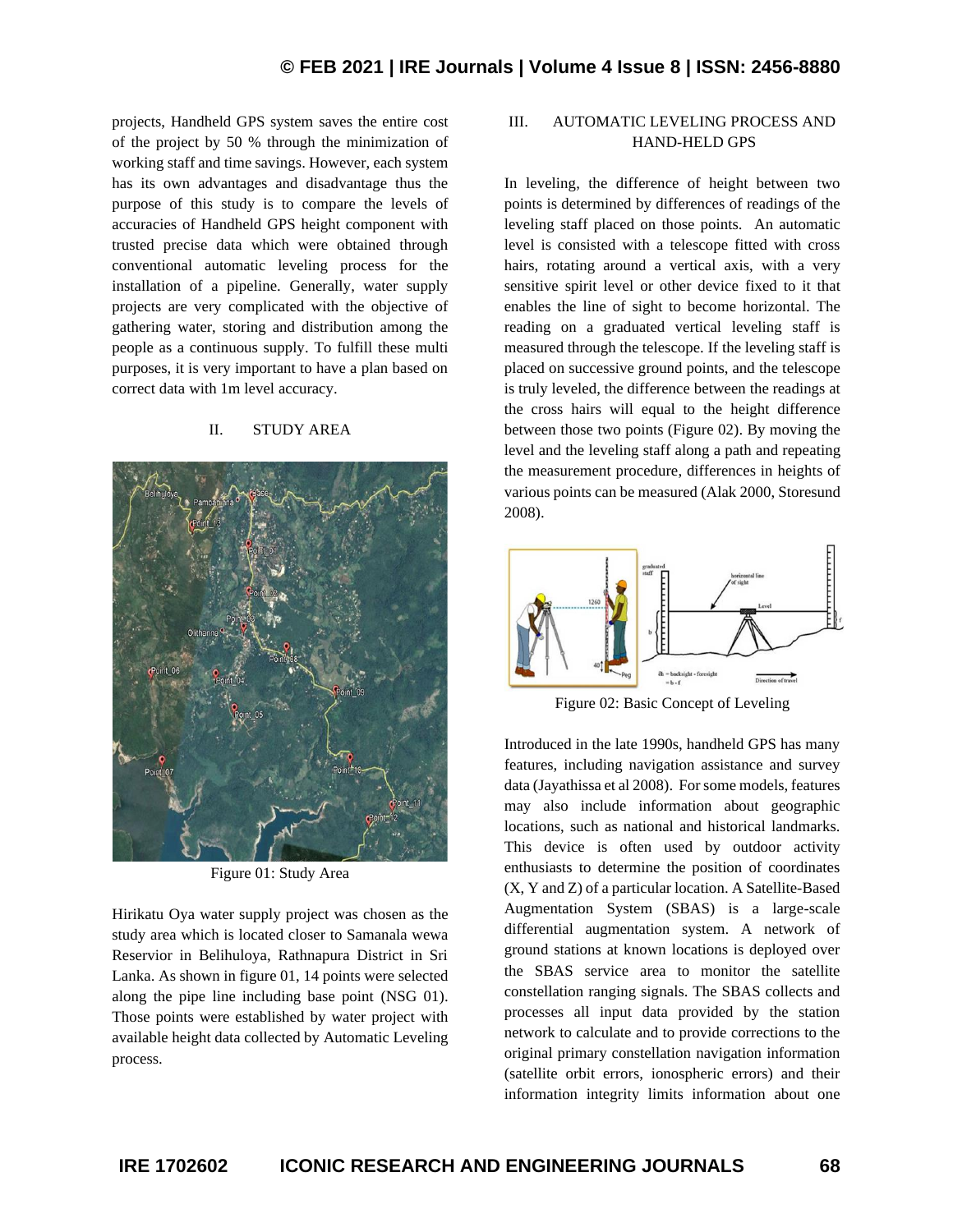certain region (Jayathissa et al 2008, Odera and Jatani 2017).



Figure 03: Zeno 20 Hand held GPS

According to the literature, longitude and latitude of points given by a hand-held GPS is trustable and equal to the specifications of equipment while the elevation obtained through hand-held GPS is doubtful (Ceylan et al 2005, Paar et al 2014). In the light of this discussion, purpose of present work is to verify the accuracy of elevation by hand held GPS system compared with the automatic leveling system.

## IV. METHODOLOGY

Firstly, GPS (GS15) instrument was fixed at NSG 01 point and heights of other 13 points were taken by using streaming mode of the Zeno 20 Hand held GPS. Here 01 second login interval was used and around 15 minutes, the observations were taken for each and every point. Same procedure was followed for other two data collection methods which were used Zeno 20 hand held GPS SBAS on mode and SBAS off mode. Finally, all the collected data were compared with the Automatic Level measurements which were used in the project as shown in figure 04. To compare the

accuracies of relative height determination using automatic level measurements with the hand-held GPS system, following five different measuring methods were employed.

- Mode 1- Streaming mode
- Mode 2-SBAS OFF mode pre processing
- Mode 3-SBAS OFF mode post-processing
- Mode 4-SBAS ON mode pre processing
- Mode 5 SBAS ON mode post-processing



Figure 04: Flow chart of Methodology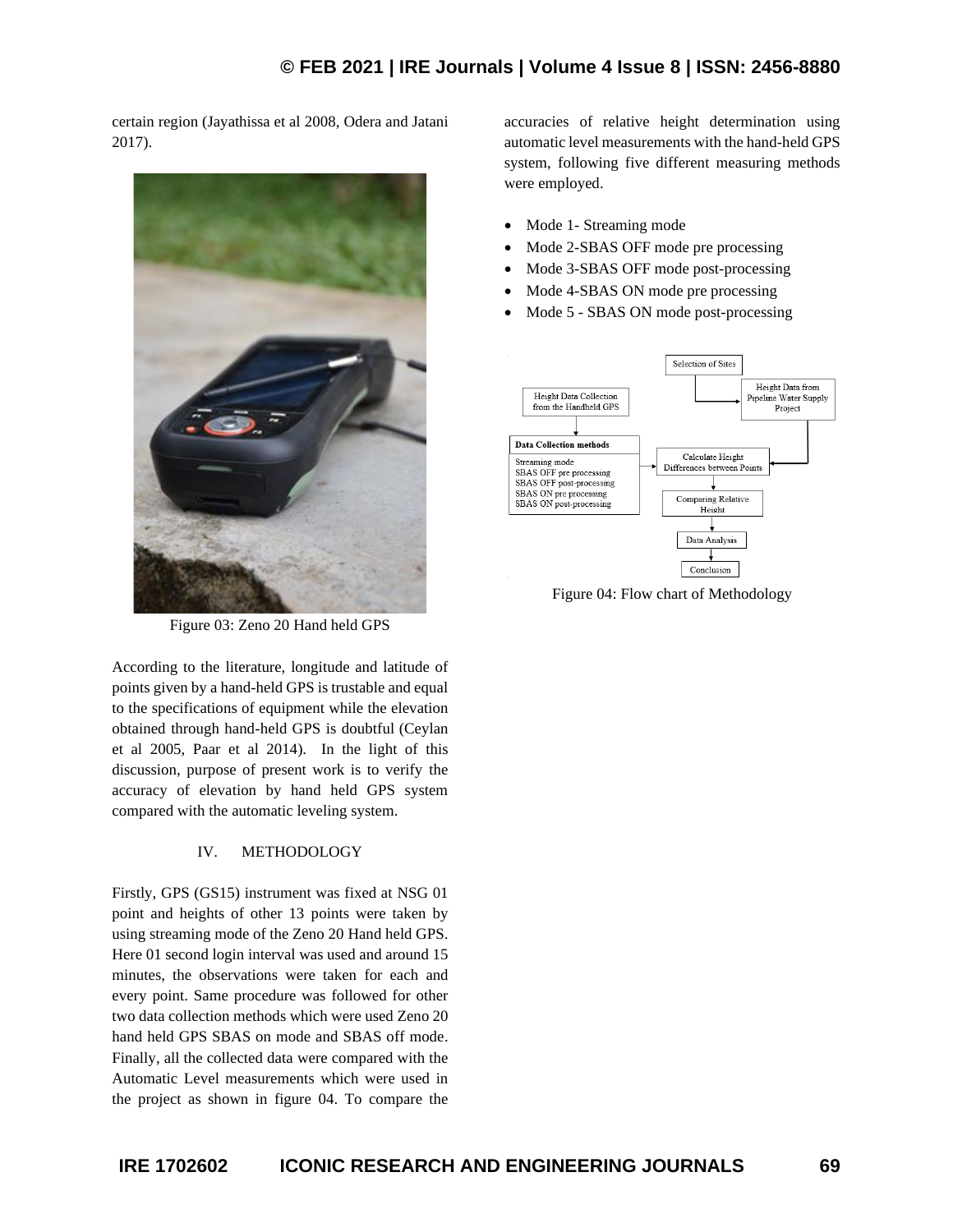# **© FEB 2021 | IRE Journals | Volume 4 Issue 8 | ISSN: 2456-8880**

| <b>Station</b> | Relative<br>Height<br>(m) | Mode 1<br>(m) |          | Mode 2<br>(m) |          | Mode 3<br>(m) |           | Mode 4<br>(m) |           | Mode 5<br>(m) |            |
|----------------|---------------------------|---------------|----------|---------------|----------|---------------|-----------|---------------|-----------|---------------|------------|
|                | Auto<br>Level             | h             | Δh       | h             | Δh       | $\mathbf h$   | Δh        | h             | Δh        | h             | $\Delta h$ |
| Point 1        | 36.552                    | 38.011        | $-1.459$ | 28.223        | 8.329    | 42.486        | $-5.934$  | 41.539        | $-4.987$  | 36.779        | $-0.227$   |
| Point 2        | 51.566                    | 48.714        | 2.852    | 46.492        | 5.074    | 53.048        | $-1.482$  | 53.908        | $-2.342$  | 51.103        | 0.463      |
| Point 3        | 60.357                    | 52.173        | 8.184    | 49.771        | 10.586   | 61.551        | $-1.194$  | 63.341        | $-2.984$  | 60.429        | $-0.072$   |
| Point 4        | 91.88                     | 90.728        | 1.152    | 89.828        | 2.052    | 106.717       | $-14.837$ | 95.628        | $-3.748$  | 91.168        | 0.712      |
| Point 5        | 103.633                   | 101.129       | 2.504    | 89.654        | 13.979   | 105.13        | $-1.497$  | 100.838       | 2.795     | 104.447       | $-0.814$   |
| Point 6        | 179.380                   | 177.340       | 2.040    | 157.651       | 21.729   | 183.163       | $-3.783$  | 179.900       | $-0.520$  | 180.171       | $-0.791$   |
| Point 7        | 181.390                   | 174.740       | 6.650    | 165.35        | 16.040   | 185.205       | $-3.815$  | 174.521       | 6.869     | 181.312       | 0.078      |
| Point 8        | 93.404                    | 89.445        | 3.959    | 87.788        | 5.616    | 94.542        | $-1.138$  | 107.176       | $-13.772$ | 92.535        | 0.869      |
| Point 9        | 114.587                   | 114.330       | 0.257    | 111.516       | 3.071    | 117.712       | $-3.125$  | 119.815       | $-5.228$  | 116.002       | $-1.415$   |
| Point 10       | 105.392                   | 107.424       | $-2.032$ | 101.209       | 4.183    | 112.650       | $-7.258$  | 122.766       | $-17.374$ | 106.394       | $-0.802$   |
| Point 11       | 124.902                   | 128.388       | $-3.486$ | 127.227       | $-2.325$ | 132.243       | $-7.341$  | 127.82        | $-2.918$  | 123.473       | 1.429      |
| Point 12       | 147.002                   | 146.679       | 0.323    | 145.868       | 1.134    | 166.923       | $-19.921$ | 151.695       | $-4.693$  | 148.934       | $-1.932$   |
| Point 13       | 12.9380                   | 12.778        | 0.160    | 8.458         | 4.480    | 16.036        | $-3.098$  | 16.054        | $-3.116$  | 13.348        | $-0.410$   |

## V. RESULTS AND DISCUSSION

Table 01: Measured Relative Height

From the results shown in Table 01, it can be noticed that a number of points have being achieved 1m accuracy range under mode 05. Graphical presentation of the results is shown below in the figures.

• Handheld Streaming Mode with SBAS ON

In the streaming mode with SBAS ON, the minimum relative height achieved is 0.16m and the maximum relative height difference is 8.18m. Out of the all points, 3 points are within the range and other 10 points have not achieved this accuracy level within the range as shown in figure 03. According to these results, it can be noticed that 23% of the points are within the range in the streaming mode,

• Handheld GPS in SBAS OFF mode preprocessing.

In the SBAS OFF mode without DGPS correction, the minimum relative height is 1.134m and the maximum relative height is 21.729. There are no any points within the range in this mode as seen in Figure 04.

Those errors have been affected to the accuracy of the measurements considerably and no technique has been used here to improve the accuracy.

• Handheld GPS in SBAS OFF mode postprocessing.

When the instrument in SBAS OFF mode and the DGPS correction is done, the minimum relative height is 1.138m and the maximum relative height is 14.837m. Out of 13 points, there are no points within the range as represent in the figure 05. Though it is expected to improve the accuracy level by applying the DGPS correction, the accuracy has not been improved through it.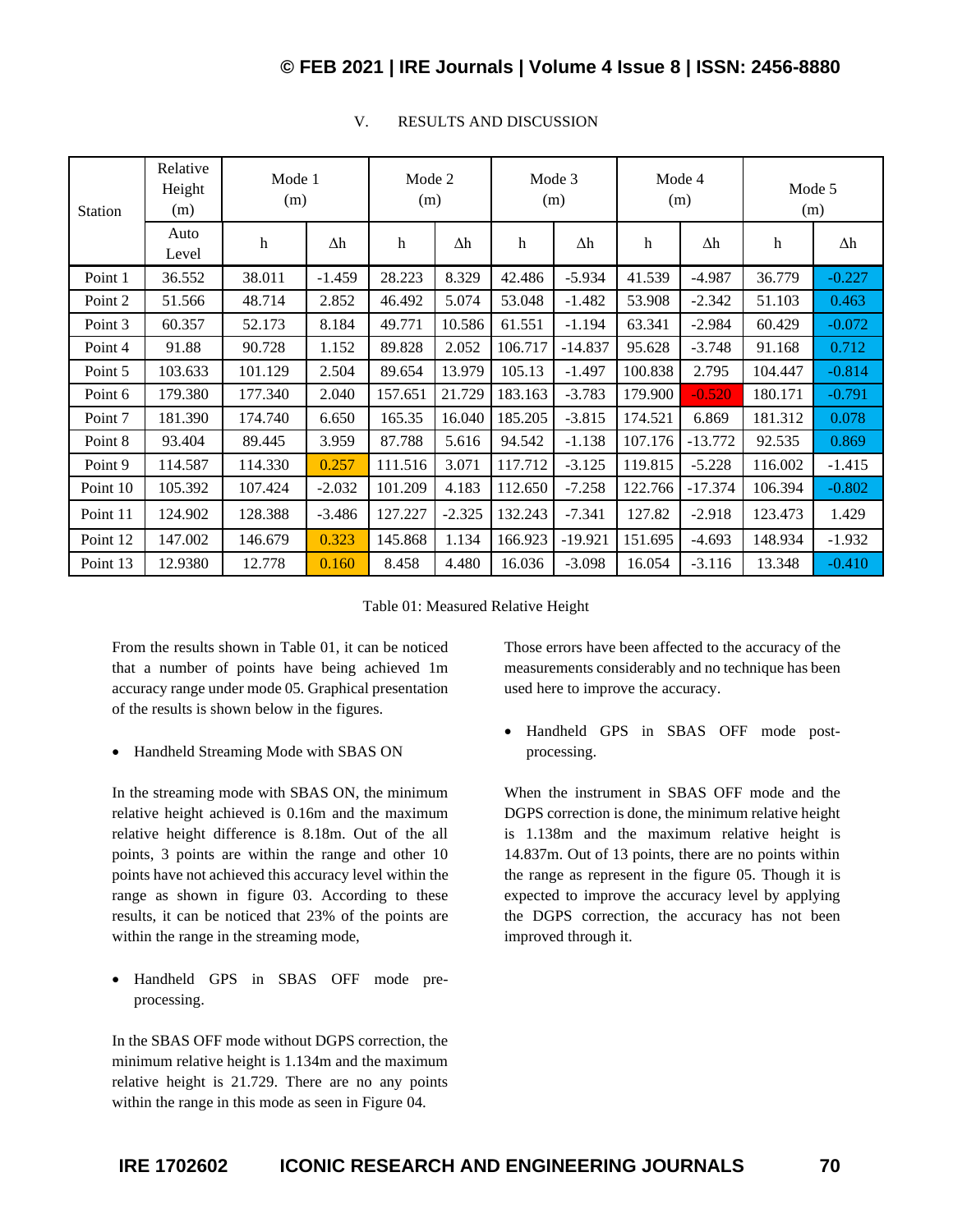

Figure 05: Graphical Representation between Auto Level and Mode 1

#### • Handheld GPS in SBAS ON mode pre-processing.

It is clearly visible that the height difference is minimized when the observations have been taken with the SBAS ON mode. In this, the minimum relative height difference is 0.52m and the obtained maximum height difference is 17.374m. The increment in the accuracy is observed as the correction parameters obtained with the SBAS. The effect of the orbital and ionospheric errors for the data is very high. One point out of 13 points found in within the range and around 5 points are very closer to the range as shown in figure 06.



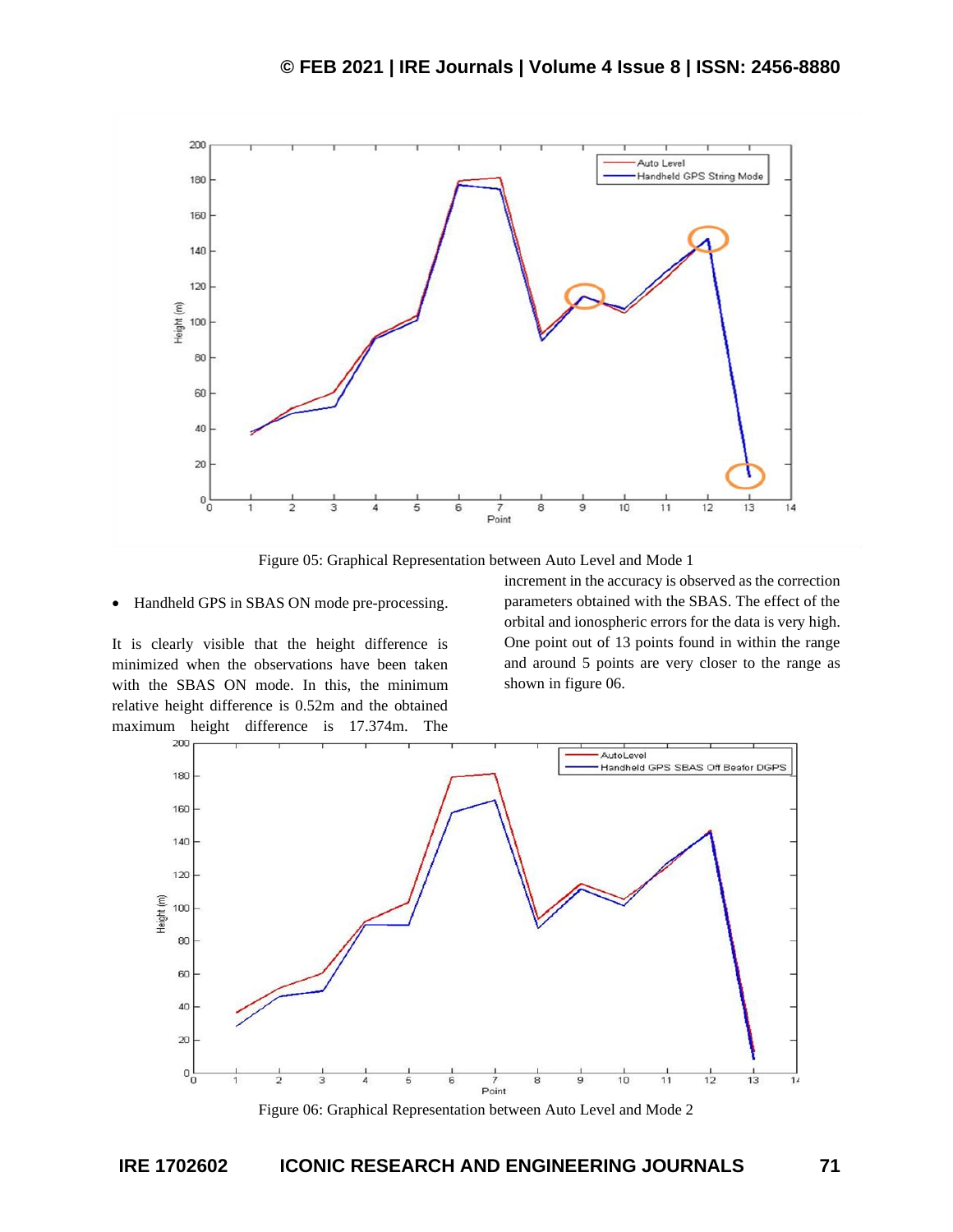• Handheld GPS in SBAS ON mode post-processing It is clearly visible that the height difference is minimized when the observations are taken with the SBAS mode on. Here the minimum relative height difference is 0.072m and the obtained maximum height difference is 2.429m. 10 points out of 13 points found within the range and other 3 points are between the 1m to 2m as mention in figure 07. The increment

in the accuracy is observed as the correction parameters obtained with the SBAS. With the DGPS correction, the accuracy increases as the environment of the base and rover has been same throughout the observation period. The error parameters which effect the base station observations would directly deduce in the rovers as well.



Figure 07: Graphical Representation between Auto Level and Mode 3



Figure 08: Graphical Representation between Auto Level and Mode 4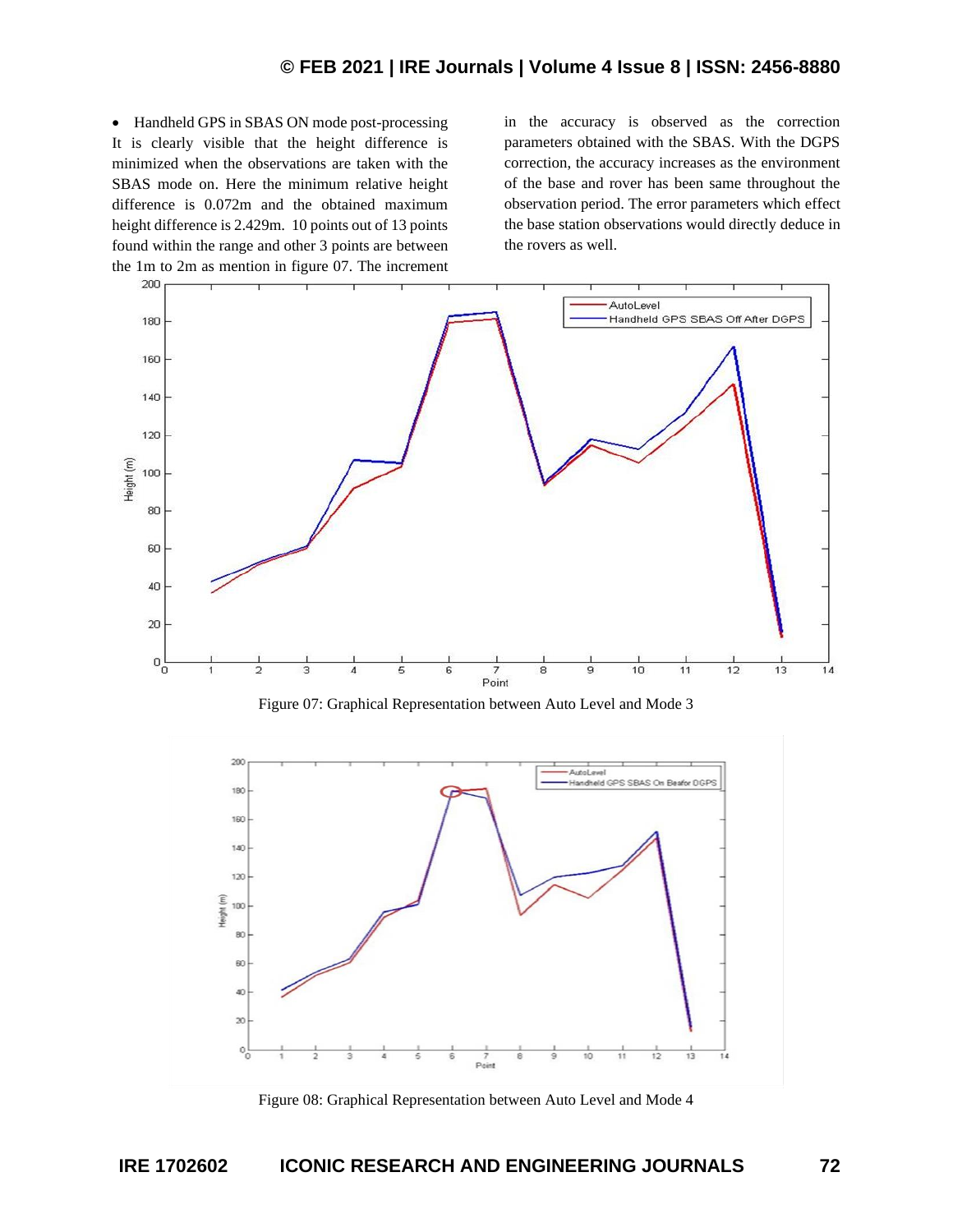

Figure 09: Graphical Representation between Auto Level and Mode 5

| Method  | Minimum<br>Relative<br>Height | Maximum<br>Relative<br>Height | No Points<br>within the<br>Range | Accuracy as<br>Percentage |  |
|---------|-------------------------------|-------------------------------|----------------------------------|---------------------------|--|
| Mode 01 | 0.16m                         | 8.18m                         | 3                                | 23.07%                    |  |
| Mode 02 | 1.13m                         | 21.72m                        | $\theta$                         | $0.00\%$                  |  |
| Mode 03 | 1.13m                         | 14.87m                        | 0                                | $0.00\%$                  |  |
| Mode 04 | 0.52 <sub>m</sub>             | 17.37 <sub>m</sub>            |                                  | 7.69%                     |  |
| Mode 05 | 0.07m                         | 2.42 <sub>m</sub>             | 10                               | 77.92%                    |  |

Table 2:Achived Accuracy

#### CONCLUSIONS AND RECOMMENDATIONS

According to the results, most accurate results are given by handheld GPS in SBAS ON mode postprocessing. The accuracy level of that approach is 77 % (Table 02). When it is compared with other four methods, handheld streaming mode is in front line and its accuracy level is 23%. Handheld GPS in SBAS OFF mode pre-processing, handheld GPS SBAS OFF mode post-processing and handheld GPS in SBAS ON

mode pre-processing are not suitable in order to get acceptable results.

The importance of the accuracy level of the survey depends on the project. Specially for the project like Precise Leveling (to establish a benchmark), the high accuracy of the survey results is very important but there is no high importance of the accuracy level for the projects like water board pipeline projects. Even though the accuracy level of the Automatic Leveling is very high, costing side of implementing that type of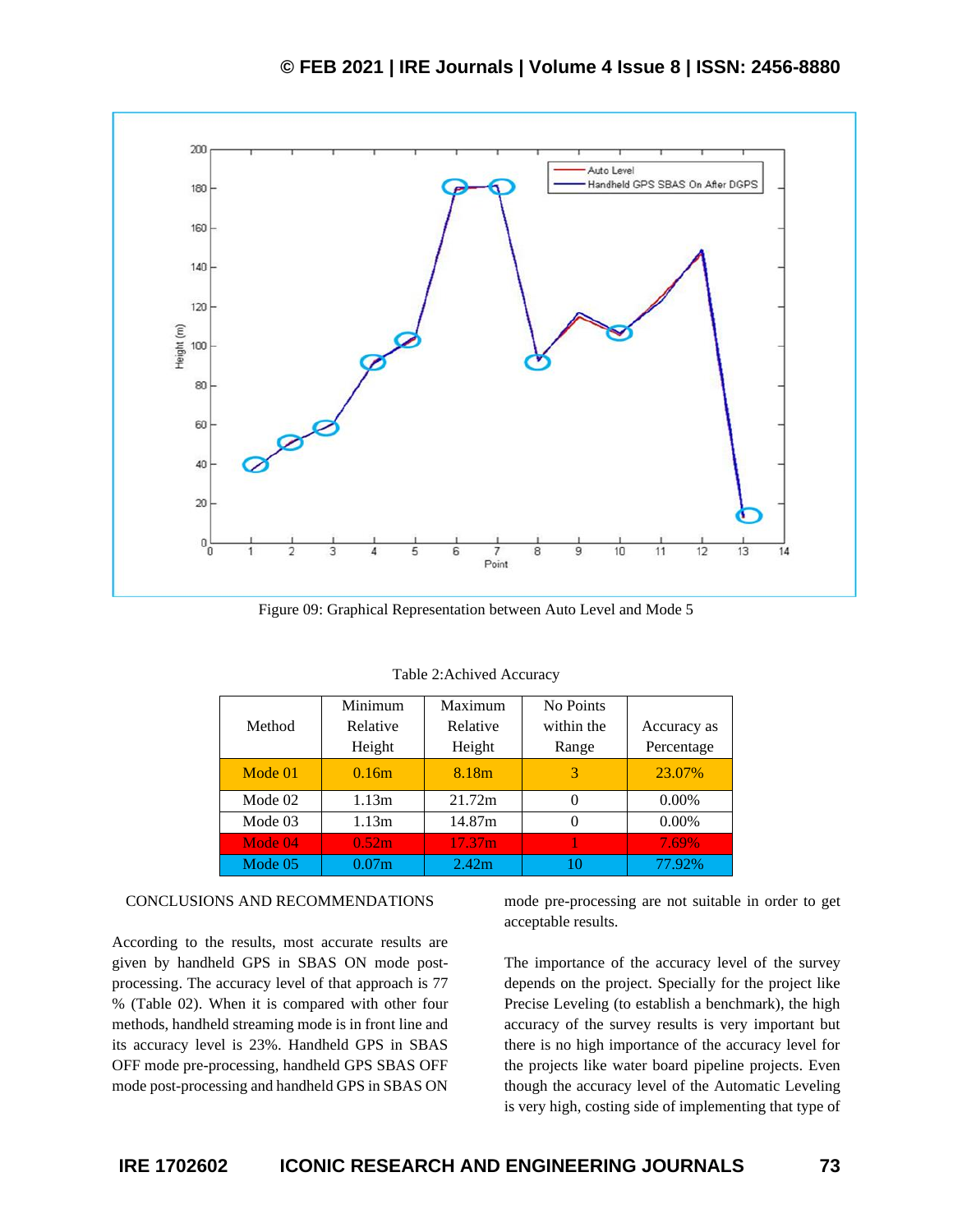## **© FEB 2021 | IRE Journals | Volume 4 Issue 8 | ISSN: 2456-8880**

method is not economical. It needs high manpower and time that is taken is also very high as well as the financial cost has to bear is also very high.

When comparing handheld GPS system with Automatic Leveling, the handheld GPS system is very cost-effective system. It does not need more people and with less timing it can do the survey easily. Other thing is that areas that are difficult to reach can be covered very easily. But there is little issue with accuracy level.

Even, the accuracy level of the handheld GPS survey increases with the SBAS on mode with DGPS correction. Because the results show that the survey with SBAS on mode improves the accuracy level for a certain level and from the DGPS correction mode increase for a certain level individually. But in the both combination method gives a best result for the height measurement. So, the combination of SBAS on mode with DGPS correction is the best method to improve the accuracy of the height measurement out of the others.

According to the recommendations given by the main surveyor of water board head office and chief engineer of Irrigation Department, height error of 1m is acceptable for an engineering project. So, out of these five methods, handheld GPS in SBAS on mode postprocessing can be treated as most suitable method to do a survey especially for the engineering project like water pipe line, sewerage line, storm water line.

#### **REFERENCES**

- [1] Alak de, plane surveying ISBN:81-219-1780-8. 1<sup>ST</sup> EDITION 2000, pp 200-201.
- [2] Ayhan Ceylan, Cevat Inal and Ismail Sanlioglu ,2005, Modern Height Determination Techniques and Comparison of Accuracies, From Pharaohs to Geoinformatics,FIG Working Week 2005 and GSDI-8,Cairo, Egypt, pp 8-14.
- [3] Jayathissa W. D. D. H., Wijesekera N.T.S. and Bandara K.M.P.S., 2008, Identification of Feature Details in Land Extents Using Handheld GPS, ENGINEER- Vol. XXXXI, No. 05, pp. 141-148, The Institution of Engineer, Sri Lanka.
- [4] Kamruzzaman Md., Tanzila Islam, and Smrity Rani Poddar, 2014, Accuracy of Handheld GPS compairing with Total Station in Land Use Survey: A Case Study in RUET Campus International Journal of Innovation and Applied Studies, ISSN 2028-9324 Vol. 7 No. 1, pp. 343- 352.
- [5] Maria Joao Henriques and Joao Casaca,2001, Monitoring vertical displacements by means of geometric levelling, pp 403-404.
- [6] Odera1 P. A. and Jatani A. I., ,2017, Assessment Of Hand-Held Gps Surveying In Land Adjudication: A Case Study Of Ngoliba Settlement Scheme In Kenya, JAGST Vol. 18(1)
- [7] Paar, R., Novakovic, G. and Kolovrat, D., 2014, Vertical Component Quality Comparison of GPS RTK Method in Combination with Laser System vs. Conventional Methods for Height Determination, INGEO 2014 – 6th International Conference on Engineering Surveying Prague, Czech Republic, pp 59-66.
- [8] Storesund R., 2008, Auto Level Surveys, pp13- 16 .
- [9] Seyed Reza Saghravani, Saari Mustapha and Seyed Fazlolah Saghravani ,2009, Accuracy comparison of RTK-GPS and automatic level for height determination in land surveying,Journal Of Reviews and Surveys, Volume 1 Issue 1,pp10-13.
- [10] Volker Schwieger,2003, Using Handheld GPS Receivers for Precise Positioning,2nd FIG Regional Conference,Marrakech, Morocco.
- [11] Yousif Youkhanna Zaia, Sarhat Mustafa Adam And Sami Mamlook Gilyana ,2017, A Comparison Of RTK-GPS Vertical Component with Precise Digital Level for Estimating Volumes Journal of University of Duhok, Vol. 20, No.1(Pure and Eng. Sciences), Pp 374-380, 2017 eISSN: 2521-4861 & pISSN: 1812-7568.